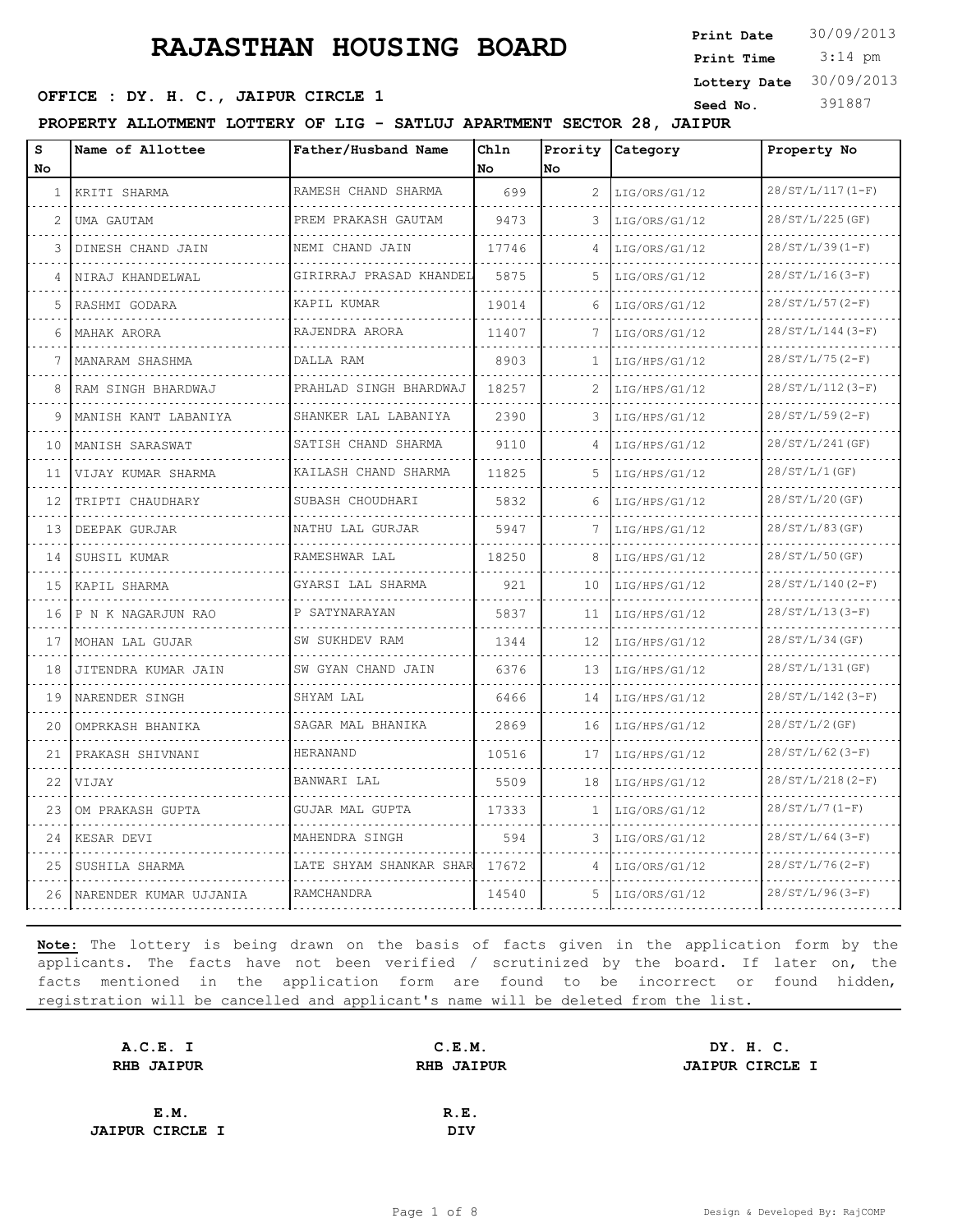3:14 pm **Print Date**  $30/09/2013$ **Print Time Lottery Date** 30/09/2013

#### **SEED OFFICE : DY. H. C., JAIPUR CIRCLE 1** Seed No. 391887

**PROPERTY ALLOTMENT LOTTERY OF LIG - SATLUJ APARTMENT SECTOR 28, JAIPUR**

| s<br><b>No</b> | Name of Allottee     | Father/Husband Name    | Chln<br>No. | No.             | Prority Category   | Property No        |
|----------------|----------------------|------------------------|-------------|-----------------|--------------------|--------------------|
| 27             | PRIYANKA GOYAL       | R. B. GOYAL            | 25352       | 6               | LIG/ORS/G1/12      | $28/ST/L/85 (1-F)$ |
| 28             | .<br>PUSHKAR SINGH   | CHARAN SINGH           | 10259       | 7               | .<br>LIG/ORS/G1/12 | $28/ST/L/154(2-F)$ |
| 29             | FOOLA DEVI           | LATE BALU RAM NAGAR    | 15990       | $\mathbf{1}$    | LIG/HPS/G1/12      | 28/ST/L/74(2-F)    |
| 30             | LILA DEVI            | LT. KUNDAN KR. GURJAR  | 1107        | 2               | LIG/HPS/G1/12      | $28/ST/L/111(3-F)$ |
| 31             | VIMLA BHARATWAL      | MAHENDRA               | 3194        | 3.              | LIG/HPS/G1/12      | $28/ST/L/21(I-F)$  |
| 32             | DIWAN SINGH          | DHAN SINGH             | 3992        | 5               | LIG/HPS/G1/12      | $28/ST/L/230(I-F)$ |
| 33             | BHAI CHAND SAIN      | KAILASH CHAND SAIN     | 5577        | 6               | LIG/HPS/G1/12      | $28/ST/L/158(3-F)$ |
| 34             | PAWAN KUMAR SHARMA   | TRILOK NATH            | 10310       |                 | LIG/HPS/G1/12      | $28/ST/L/118(I-F)$ |
| 35             | MAHASWETA SINGH      | KRISHAN KANT           | 25012       | 8               | LIG/HPS/G1/12      | $28/ST/L/136(I-F)$ |
| 36             | SARWAN KUMAR SHARMA  | MAHAVEER PRASAD SHARMA | 3258        | 9               | LIG/HPS/G1/12      | $28/ST/L/214(I-F)$ |
| 37             | ROMESH BARMAN        | KETU BARMAN            | 14052       | 10 <sup>°</sup> | LIG/HPS/G1/12      | $28/ST/L/68$ (GF)  |
| 38             | MEENA SHARMA         | SANTOSH KU. SHARMA     | 736         | 11              | LIG/HPS/G1/12      | $28/ST/L/93(3-F)$  |
| 39             | VINOD SONI           | BHAGWATI PD. SONI      | 18086       | 1               | LIG/ORS/G2/12      | $28/ST/L/216(I-F)$ |
| 40             | RAHUL GOYAL          | SATISH CHANDRA GOYAL   | 17264       | 2               | LIG/ORS/G2/12      | $28/ST/L/86(1-F)$  |
| 41             | MANOJ KUMAR PARASHAR | KAILASH CHANDRA PAREEK | 12355       | 3               | LIG/ORS/G2/12      | $28/ST/L/90(2-F)$  |
| 42             | RAJESH KU. SONI      | ANANDI LAL SONI        | 3601        | 4               | LIG/ORS/G2/12      | $28/ST/L/30(3-F)$  |
| 43             | SANJAY KHADIA        | GOPAL                  | 13006       | 5.              | LIG/ORS/G2/12      | $28/ST/L/139(2-F)$ |
| 44             | MONIKA BHATIA        | ASHOK KUMAR BHATIYA    | 8310        | 7               | LIG/ORS/G2/12      | 28/ST/L/98(GF)     |
| 45             | RENUKA SAXENA        | VIJAY                  | 6529        | 9               | LIG/ORS/G2/12      | $28/ST/L/141(3-F)$ |
| 46             | AMIT RAI             | PREM CHANDRA RAI       | 14731       | 10              | LIG/ORS/G2/12      | $28/ST/L/67$ (GF)  |
| 47             | LAVNYA GAUTAM,       | RAVI GAUTAM            | 9200        | 11              | LIG/ORS/G2/12      | $28/ST/L/24(1-F)$  |
| 48             | TANWAR SINGH KHICHI  | MADAN SINGH KHINCHI    | 4796        | 12              | LIG/ORS/G2/12      | $28/ST/L/219(2-F)$ |
| 49             | SHOBHA SHARMA        | GIRRAJ PD. SHARMA      | 13521       | 13              | LIG/ORS/G2/12      | $28/ST/L/107(2-F)$ |
| 50             | VINOD                | LAXMI NARAYAN          | 6191        | 14              | LIG/ORS/G2/12      | $28/ST/L/149(I-F)$ |
| 51             | MUTAK AHMAD          | JAHOR MOHAMAD          | 1108        | 15              | LIG/ORS/G2/12      | $28/ST/L/40(I-F)$  |
| 52             | MAHESH KUMAR         | JETHA NAND             | 388         | 16              | LIG/ORS/G2/12      | $28/ST/L/101(I-F)$ |

| A.C.E. I               | C.E.M.            | DY. H. C.              |
|------------------------|-------------------|------------------------|
| <b>RHB JAIPUR</b>      | <b>RHB JAIPUR</b> | <b>JAIPUR CIRCLE I</b> |
|                        |                   |                        |
| E.M.                   | R.E.              |                        |
| <b>JAIPUR CIRCLE I</b> | <b>DIV</b>        |                        |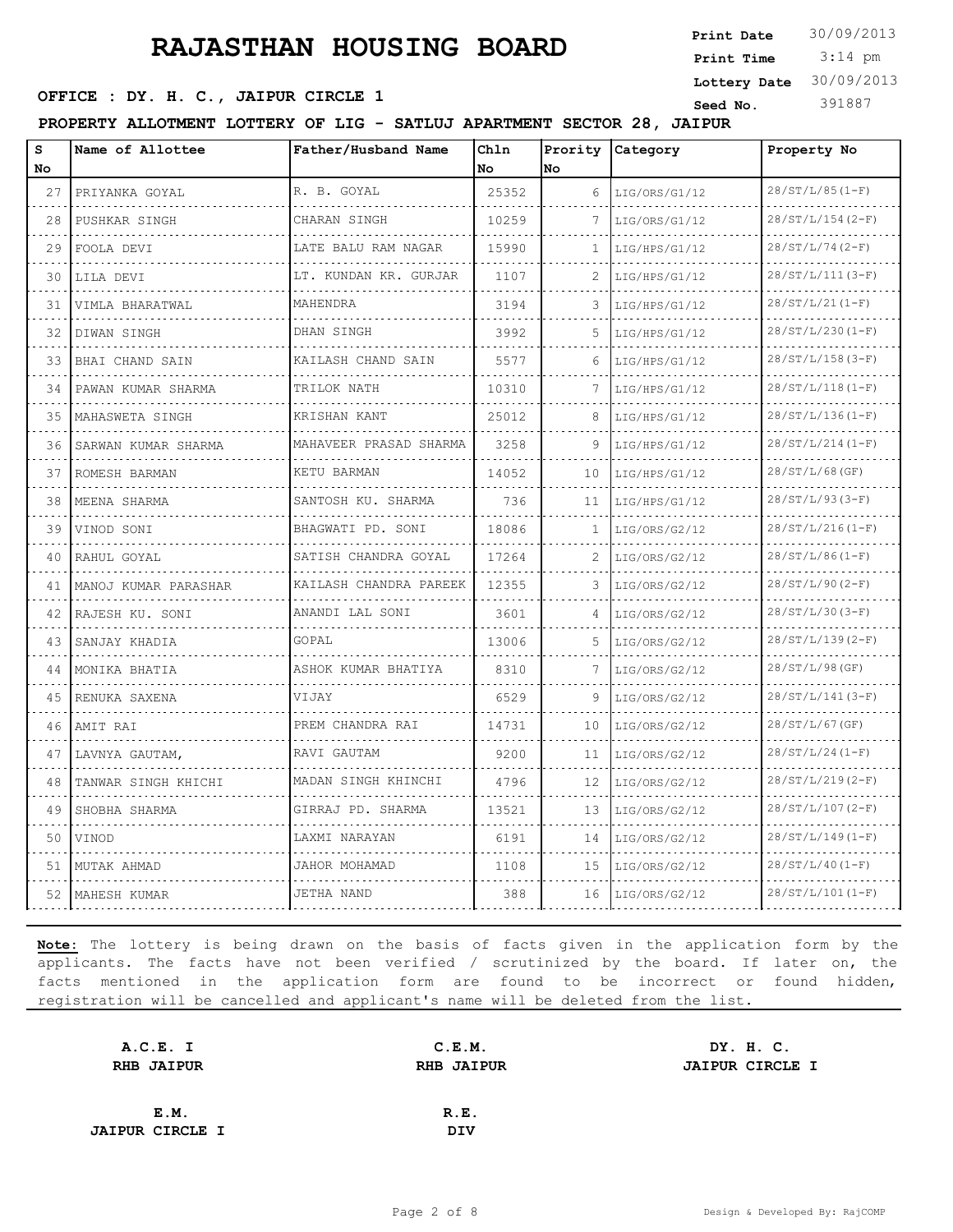3:14 pm **Print Date**  $30/09/2013$ **Print Time Lottery Date** 30/09/2013

#### **SEED OFFICE : DY. H. C., JAIPUR CIRCLE 1** Seed No. 391887

**PROPERTY ALLOTMENT LOTTERY OF LIG - SATLUJ APARTMENT SECTOR 28, JAIPUR**

| S<br>No. | Name of Allottee     | Father/Husband Name                      | Chln<br>No | Prority<br><b>No</b> | Category           | Property No        |
|----------|----------------------|------------------------------------------|------------|----------------------|--------------------|--------------------|
| 53       | KOMAL SHARMA         | LALIT PRASED SHARMA                      | 15710      | 17                   | LIG/ORS/G2/12      | 28/ST/L/49(GF)     |
| 54       | USHA JAIN            | VINOD KUMAR JAIN                         | 9702       | 18                   | .<br>LIG/ORS/G2/12 | $28/ST/L/44 (2-F)$ |
| 55       | JAGDISH CHAND GARG   | MOTTLAL                                  | 15413      | 19                   | LIG/ORS/G2/12      | $28/ST/L/56(I-F)$  |
| 56       | VIKAS GUPTA          | RAMESH CHAND GUPTA                       | 13874      | 20                   | LIG/ORS/G2/12      | 28/ST/L/81(GF)     |
| 57       | MUKESH CHAND         | .<br>RAM SWAROOP                         | 14733      | 21                   | LIG/ORS/G2/12      | $28/ST/L/46(3-F)$  |
| 58       | TARUN RISHI JAYASWAL | GEDHA RAM                                | 4775       | 22                   | LIG/ORS/G2/12      | $28/ST/L/58(2-F)$  |
| 59       | RAMA KANWAR          | DILIP SINGH                              | 14043      | 23                   | LIG/ORS/G2/12      | $28/ST/L/109(3-F)$ |
| 60       | ANIL KUMAR AGRAWAL   | JAGDISH PRASAD                           | 12771      | 25                   | LIG/ORS/G2/12      | 28/ST/L/129(GF)    |
| 61       | <b>BHAVANA</b>       | BHAGIRATH MAL                            | 19395      | 26                   | LIG/ORS/G2/12      | $28/ST/L/152(1-F)$ |
| 62       | ANCHAL JAIN          | RAKESH JAIN                              | 10969      | 27                   | LIG/ORS/G2/12      | $28/ST/L/108(2-F)$ |
| 63       | ARUN KUAMR AGRAWAL   | OM PRAKASH AGRAWAL                       | 7886       | 28                   | LIG/ORS/G2/12      | $28/ST/L/55(I-F)$  |
| 64       | ANITA JAIN           | SUSHIL KR. JAIN                          | 14087      | 30                   | LIG/ORS/G2/12      | $28/ST/L/25(2-F)$  |
| 65       | SIKHA GUPTA          | a dia a dia a dia a dia<br>DIVAKAR GUPTA | 17677      | 31                   | LIG/ORS/G2/12      | $28/ST/L/215(I-F)$ |
| 66       | SUMAN SINGH          | HARVINDR SINGH                           | 17559      | 32                   | LIG/ORS/G2/12      | 28/ST/L/212(GF)    |
| 67       | NILAM ALWANI         | BULCHAND ALWANI                          | 7625       | 34                   | LIG/ORS/G2/12      | $28/ST/L/138(2-F)$ |
| 68       | BHUVNESH GUPTA       | .<br>GIRIRAJ KALKALYA                    | 9954       | 35                   | LIG/ORS/G2/12      | $28/ST/L/5(1-F)$   |
| 69       | AKHILESH KUMAR RAWAT | RAMJI LAL RAWAT                          | 11140      | 36                   | LIG/ORS/G2/12      | 28/ST/L/228(GF)    |
| 70       | ARIHANT JAIN         | RAJESH KUMAR JAIN                        | 3846       | 37                   | LIG/ORS/G2/12      | $28/ST/L/32 (3-F)$ |
| 71       | PRASANT AGRAWAL      | KAILASH CHAND                            | 16640      | 38                   | LIG/ORS/G2/12      | $28/ST/L/26(2-F)$  |
| 72       | SURBHI AGARWAL       | RADHA KRISHNA AGARWAL                    | 7859       | 39                   | LIG/ORS/G2/12      | $28/ST/L/71(I-F)$  |
| 73       | LOKEHS SHARMA        | GIRRAJ PD. SHARMA                        | 15450      | 41                   | LIG/ORS/G2/12      | $28/ST/L/45(3-F)$  |
| 74       | HANI SHARMA          | .<br>RAJ KISHORE SHARMA                  | 14411      | 42.                  | LIG/ORS/G2/12      | $28/ST/L/119(1-F)$ |
| 75       | SHIV SHARMA          | JAGDISH PD. SHARMA                       | 13028      | 43                   | LIG/ORS/G2/12      | 28/ST/L/147(GF)    |
| 76       | RAJESH KUMAR MEENA   | OMPRKASH                                 | 12158      | 45                   | LIG/ORS/G2/12      | $28/ST/L/221(3-F)$ |
| 77       | SUNDAR SINGH         | DHAN SINGH                               | 3993       | 1                    | LIG/HPS/G2/12      | $28/ST/L/137(2-F)$ |
| 78       | SEEMA SHARMA         | NARENDRA KU. SHARMA                      | 1366       | 2                    | LIG/HPS/G2/12      | $28/ST/L/51$ (GF)  |

| A.C.E. I               | C.E.M.                                      | DY. H. C. |  |
|------------------------|---------------------------------------------|-----------|--|
| <b>RHB JAIPUR</b>      | <b>RHB JAIPUR</b><br><b>JAIPUR CIRCLE I</b> |           |  |
|                        |                                             |           |  |
| E.M.                   | R.E.                                        |           |  |
| <b>JAIPUR CIRCLE I</b> | DIV                                         |           |  |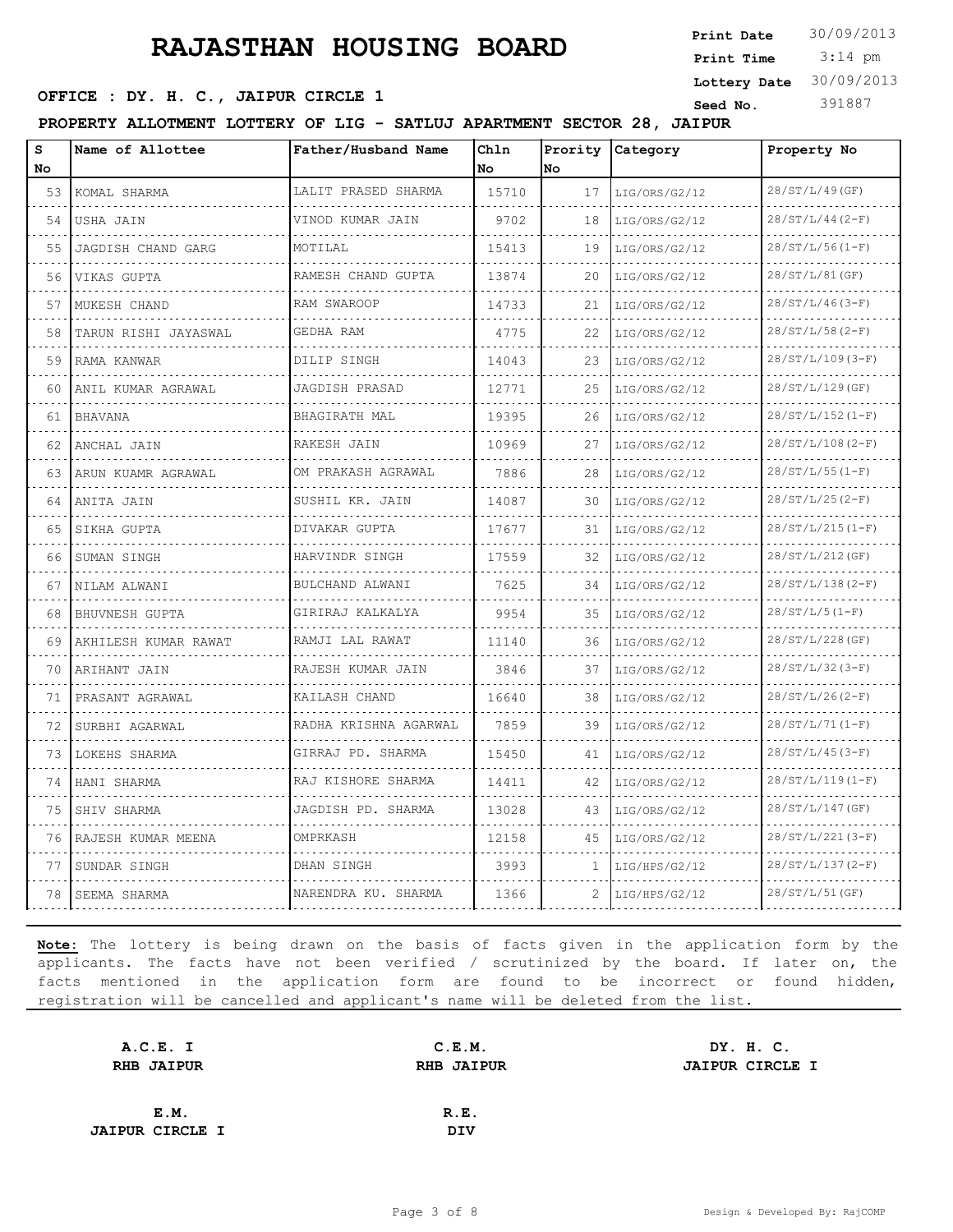3:14 pm **Print Date**  $30/09/2013$ **Print Time Lottery Date** 30/09/2013

#### **SEED OFFICE : DY. H. C., JAIPUR CIRCLE 1** Seed No. 391887

**PROPERTY ALLOTMENT LOTTERY OF LIG - SATLUJ APARTMENT SECTOR 28, JAIPUR**

| s<br>No | Name of Allottee      | Father/Husband Name                | Chln<br>No | Prority<br>No | Category           | Property No<br>$28/ST/L/110(3-F)$          |  |
|---------|-----------------------|------------------------------------|------------|---------------|--------------------|--------------------------------------------|--|
| 79<br>. | SHILA DEVI SAIN       | PREM CHAMD SAIN                    | 16201      | 3             | LIG/HPS/G2/12      |                                            |  |
| 80      | SAHAJAD ALI           | SHAHID ALI                         | 14976      | 4             | LIG/HPS/G2/12      | <u>o dio dio dio dio</u><br>28/ST/L/99(GF) |  |
| 81      | DEEN DYAL SHARMA      | RAM KISHOR SHARMA                  | 8165       | 5             | LIG/HPS/G2/12      | $28/ST/L/69(1-F)$                          |  |
| 82      | VINES KHANDELWAL<br>. | RAJENDRA JI<br>dia dia dia dia dia | 12394      | 6             | LIG/HPS/G2/12<br>. | $28/ST/L/48(3-F)$                          |  |
| 83      | VIJAY KU. SALOTRI     | OMPRAKASH SALOTRI                  | 528        | 7             | LIG/HPS/G2/12      | $28/ST/L/128(3-F)$                         |  |
| 84      | REKHA GOYAL           | SANDEEP SANDHI                     | 8968       | 9             | LIG/HPS/G2/12      | $28/ST/L/10(2-F)$                          |  |
| 85      | UMESH RAMCHANDANI     | ISHWAR LAL                         | 12221      | 10            | LIG/HPS/G2/12      | $28/ST/L/89(2-F)$                          |  |
| 86      | DINESH GUPTA          | RAMJILAL GUPTA                     | 14916      | 11            | LIG/HPS/G2/12      | $28/ST/L/14(3-F)$                          |  |
| 87      | ARCHANA VERMA         | SUNIL VERMA                        | 14311      | 12            | LIG/HPS/G2/12      | 28/ST/L/243(GF)                            |  |
| 88      | PRIYANKA GUPTA        | VINOD KUMAR                        | 996        | 13            | LIG/HPS/G2/12      | 28/ST/L/148(GF)                            |  |
| 89      | SANJAY KUMAR          | DEENA NATH BATRA                   | 8437       | 14            | LIG/HPS/G2/12      | $28/ST/L/38 (1-F)$                         |  |
| 90      | ABDUL SALAM           | ABDUL MUBARIK                      | 4489       | 15            | LIG/HPS/G2/12      | $28/ST/L/135(I-F)$                         |  |
| 91      | MOHAMMAD SHARIF KHAN  | ABDUL GAFUR                        | 15269      | 16            | LIG/HPS/G2/12      | $28/ST/L/124(2-F)$                         |  |
| 92      | RAMEN RAY             | NISHI KANT RAY                     | 10646      | 17            | LIG/HPS/G2/12      | $28/ST/L/133(I-F)$                         |  |
| 93      | MADAN LAL SAWAMI      | HIR DAS SAWAMI                     | 5389       | 18            | LIG/HPS/G2/12      | $28/ST/L/153(2-F)$                         |  |
| 94      | VIJAY LAXMI KNAWAR    | VIKRAM SINGH                       | 1717       | 19            | LIG/HPS/G2/12      | $28/ST/L/156(2-F)$                         |  |
| 95      | PRIYANKA              | AJAY AGARWAL                       | 5490       | 20            | LIG/HPS/G2/12      | $28/ST/L/37 (1-F)$                         |  |
| 96      | SANJAY KUMAR GUPTA    | SHANKAR LAL GUPTA                  | 12575      | 21            | LIG/HPS/G2/12      | $28/ST/L/31(3-F)$                          |  |
| 97      | ANIL TANEJA           | BHIMSEN TANEJA                     | 4948       | 22            | LIG/HPS/G2/12      | 28/ST/L/210(GF)                            |  |
| 98      | BHARTI DEVI LALWANI   | RAJKUMAR                           | 7974       | 23            | LIG/HPS/G2/12      | $28/ST/L/95 (3-F)$                         |  |
| 99      | ABDUL AJIJ            | LATE HAJI MOHAMMAD                 | 14772      | 24            | LIG/HPS/G2/12      | $28/ST/L/52$ (GF)                          |  |
| 100     | RAM PYARI             | RAM CHANDRA                        | 12789      | 25            | LIG/HPS/G2/12      | $28/ST/L/3$ (GF)                           |  |
| 101     | GANESH NARAYAN YADAV  | HARI NARAYAN YADAV                 | 25061      | 27            | LIG/HPS/G2/12      | $28/ST/L/104(I-F)$                         |  |
| 102     | GUJAR MAL JAIN        | MOOL CHAND JAIN                    | 17848      | 28            | LIG/HPS/G2/12      | $28/ST/L/42(2-F)$                          |  |
| 103     | KAILASH CHAND SHARMA  | RADHEY SHYAM SHARMA                | 13653      | 29            | LIG/HPS/G2/12      | $28/ST/L/236(2-F)$                         |  |
| 104     | JAI KISHAN BHOJWANI   | RAM CHANDRA BHOJWANI               | 5365       | 30            | LIG/HPS/G2/12      | $28/ST/L/116$ (GF)                         |  |

| A.C.E. I               | C.E.M.            | DY. H. C.              |
|------------------------|-------------------|------------------------|
| <b>RHB JAIPUR</b>      | <b>RHB JAIPUR</b> | <b>JAIPUR CIRCLE I</b> |
|                        |                   |                        |
| E.M.                   | R.E.              |                        |
| <b>JAIPUR CIRCLE I</b> | <b>DIV</b>        |                        |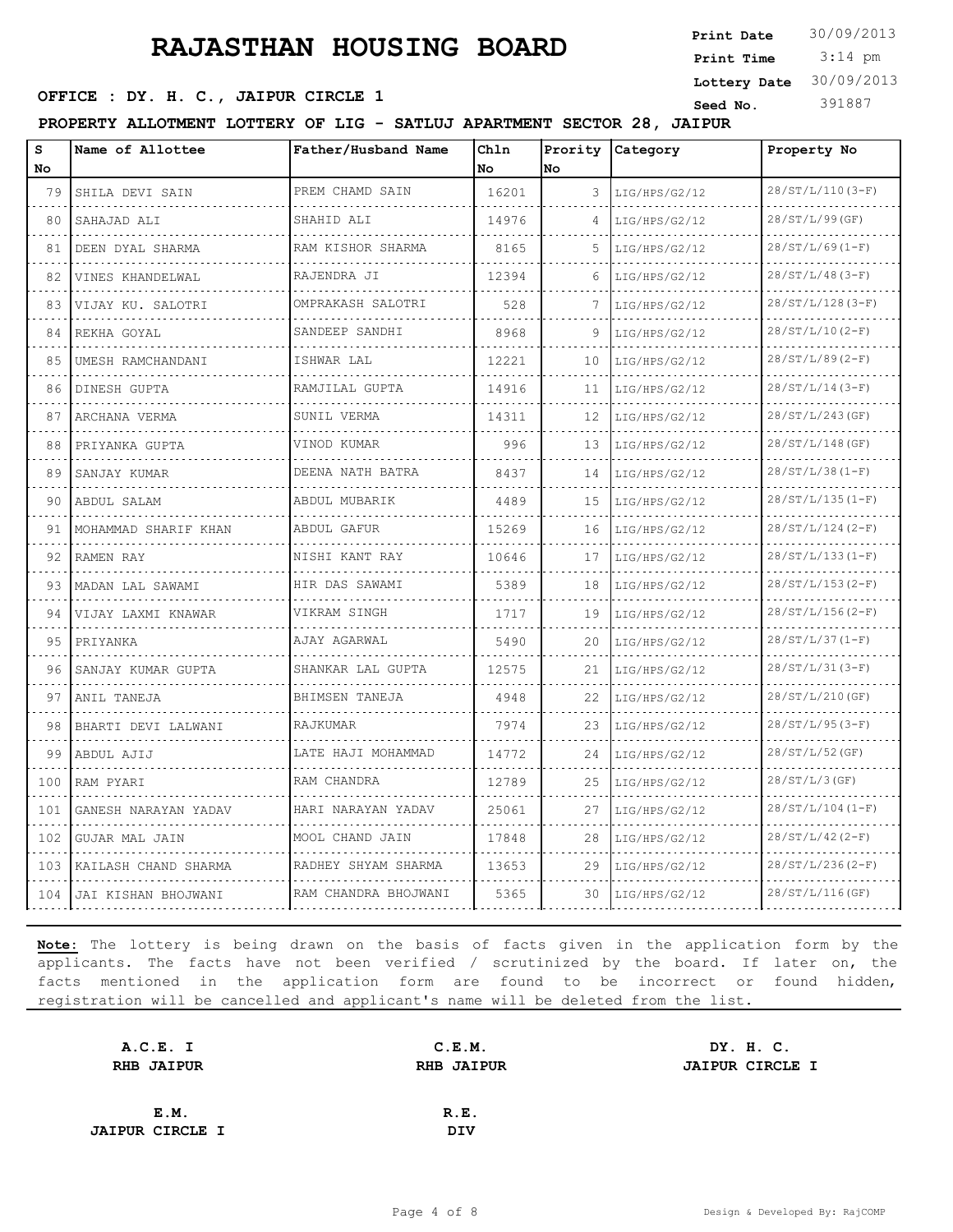**SEED OFFICE : DY. H. C., JAIPUR CIRCLE 1** Seed No. 391887

**PROPERTY ALLOTMENT LOTTERY OF LIG - SATLUJ APARTMENT SECTOR 28, JAIPUR**

| S<br>No                            | Name of Allottee         | Father/Husband Name    | Chln<br>No | No | Prority Category | Property No        |  |
|------------------------------------|--------------------------|------------------------|------------|----|------------------|--------------------|--|
| 105                                | KAILASH CHANDARA LAKHERA | NARAYAN                | 16689      | 31 | LIG/HPS/G2/12    | 28/ST/L/113(GF)    |  |
| 106                                | ASHOK KUMAR              | RAM LAL                | 13283      | 32 | LIG/HPS/G2/12    | 28/ST/L/82(GF)     |  |
| .<br>107                           | BANWARI LAL PARASHAR     | SAMBHU DAYAL PARASAR   | 1299       | 33 | LIG/HPS/G2/12    | 28/ST/L/130(GF)    |  |
| $\sim$ $\sim$ $\sim$<br>108        | SHEKHAR SHARMA           | RAM SHARAN             | 16614      | 34 | LIG/HPS/G2/12    | $28/ST/L/217(2-F)$ |  |
| .<br>109                           | MOHD. SHAKEEL            | <b>AFLATOON</b>        | 5972       | 35 | LIG/HPS/G2/12    | $28/ST/L/73(2-F)$  |  |
| 110                                | ANSHU SAXSENA            | HEMANT KR. SAXENA      | 16636      | 36 | LIG/HPS/G2/12    | 28/ST/L/226(GF)    |  |
| د د د د<br>111                     | MANISH TIWARI            | SUBHASH SHARMA         | 19419      | 37 | LIG/HPS/G2/12    | $28/ST/L/70(I-F)$  |  |
| 112                                | ARYAN KUMAWAT            | LAXMI NARAYAN KUMAVAT  | 11711      | 38 | LIG/HPS/G2/12    | $28/ST/L/88 (1-F)$ |  |
| 113                                | PAWAN SHARMA             | RAMESH CHANDRA SHARMA  | 8839       | 39 | LIG/HPS/G2/12    | 28/ST/L/97(GF)     |  |
| 114                                | VANSH PRADEEP SINGH      | MANSINGH               | 12631      | 41 | LIG/HPS/G2/12    | $28/ST/L/79(3-F)$  |  |
| 115                                | VISHNU KUMAR CHIPI       | BORI LAL CHIPI         | 3149       | 42 | LIG/HPS/G2/12    | $28/ST/L/103(I-F)$ |  |
| 116                                | VANDANA UDANI            | GANGARAM UDANI         | 10028      | 43 | LIG/HPS/G2/12    | $28/ST/L/92(2-F)$  |  |
| $\sim$ $\sim$ $\sim$ $\sim$<br>117 | OMPRAKASH GAUD           | HARGOVIND GAUD         | 4026       | 44 | LIG/HPS/G2/12    | $28/ST/L/29(3-F)$  |  |
| 118                                | SATYA NARAYAN SHARMA     | DASHRATH KISHORE JOSHI | 7716       | 45 | LIG/HPS/G2/12    | $28/ST/L/125(3-F)$ |  |
| 119<br>$\sim$ $\sim$ $\sim$ $\sim$ | MANOJ KU. JAIN           | NARESH KU. JAIN        | 16966      | 46 | LIG/HPS/G2/12    | $28/ST/L/121(2-F)$ |  |
| 120                                | PREM CHAND RAIGAR        | SHARWAN LAL RAIGAR     | 16505      | 1. | LIG/ORS/G4/12    | $28/ST/L/43(2-F)$  |  |
| 121                                | JAGMOHAN BAIRWA          | PURAN MAL BAIRVA       | 7221       | 2  | LIG/ORS/G4/12    | $28/ST/L/11(2-F)$  |  |
| 122                                | CHETRAM BAIRWA           | RAMSWARUP BAIRVA       | 18921      | 3  | LIG/ORS/G4/12    | $28/ST/L/91(2-F)$  |  |
| 123<br>$\sim$ $\sim$ $\sim$        | SHIV PRAKASH             | RAM LAL                | 6307       |    | LIG/ORS/G4/12    | 28/ST/L/36(GF)     |  |
| 124<br>a a a                       | NANDLAL BERWA            | VISHANA RAM            | 1552       | .5 | LIG/ORS/G4/12    | $28/ST/L/143(3-F)$ |  |
| 125                                | VISHNU DUTT NAYAK        | GYARSI LAL             | 4158       | 6  | LIG/ORS/G4/12    | 28/ST/L/17(GF)     |  |
| 126<br>.                           | <b>BUDHRAM</b>           | MUNSHIRAM              | 25371      | 7  | LIG/ORS/G4/12    | $28/ST/L/77(3-F)$  |  |
| 127                                | JITENDRA SINGH           | BABU LAL               | 10488      | 9  | LIG/ORS/G4/12    | $28/ST/L/102(I-F)$ |  |
| 128                                | SITA RAM KHINCHI         | KALU RAM KHINCHI       | 12515      | 10 | LIG/ORS/G4/12    | 28/ST/L/132(GF)    |  |
| 129                                | MAMTA KUMARI             | BIHARI LAL             | 5032       | 11 | LIG/ORS/G4/12    | 28/ST/L/227(GF)    |  |
| 130                                | ALOK VERMA               | PURAN MAL VERMA        | 9304       | 12 | LIG/ORS/G4/12    | $28/ST/L/61(3-F)$  |  |

**Note:** The lottery is being drawn on the basis of facts given in the application form by the applicants. The facts have not been verified / scrutinized by the board. If later on, the facts mentioned in the application form are found to be incorrect or found hidden, registration will be cancelled and applicant's name will be deleted from the list.

| A.C.E. I               | C.E.M.            | DY. H. C.              |
|------------------------|-------------------|------------------------|
| <b>RHB JAIPUR</b>      | <b>RHB JAIPUR</b> | <b>JAIPUR CIRCLE I</b> |
|                        |                   |                        |
| E.M.                   | R.E.              |                        |
| <b>JAIPUR CIRCLE I</b> | <b>DIV</b>        |                        |

 3:14 pm **Print Date**  $30/09/2013$ **Print Time Lottery Date** 30/09/2013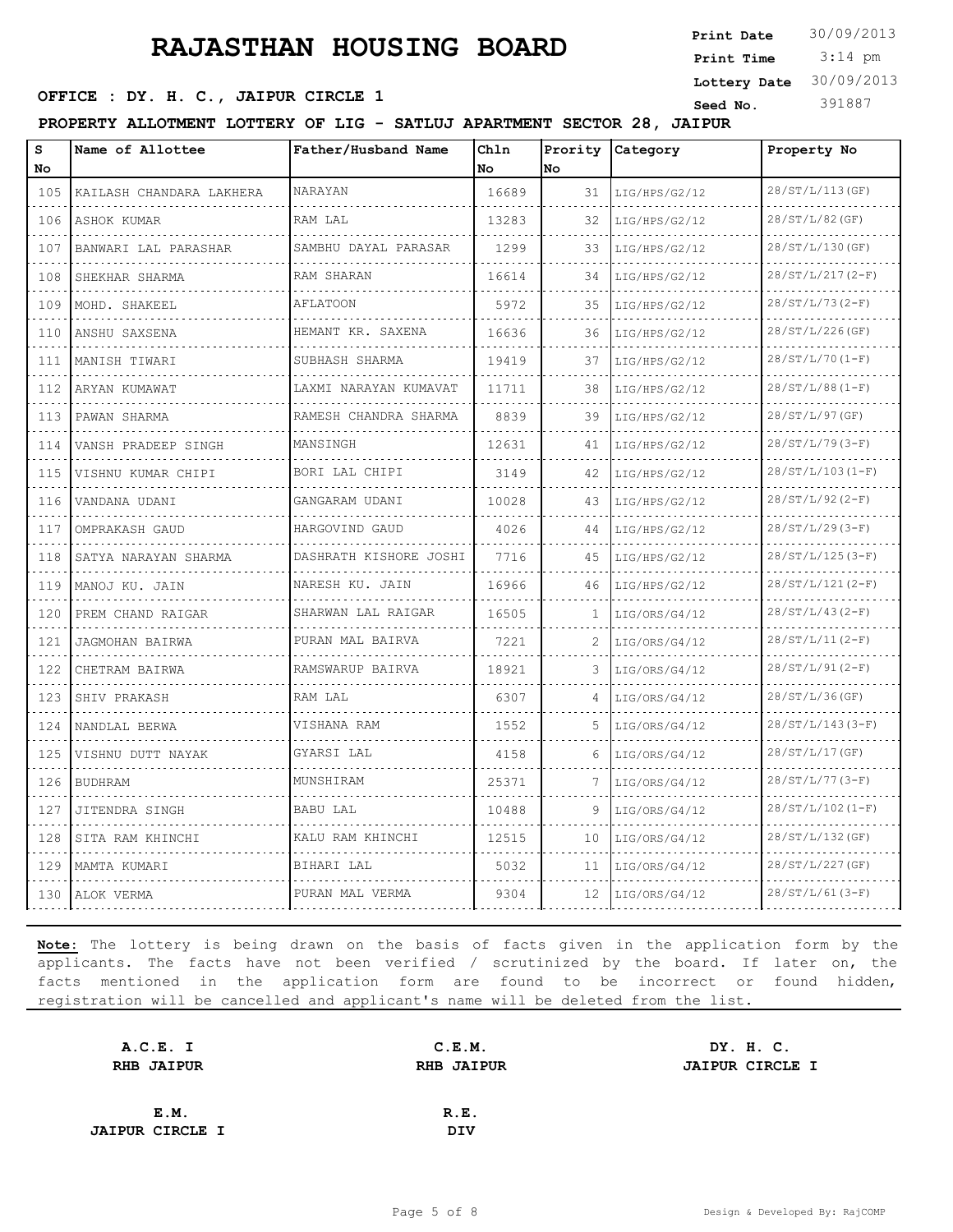3:14 pm **Print Date**  $30/09/2013$ **Print Time Lottery Date** 30/09/2013

#### **SEED OFFICE : DY. H. C., JAIPUR CIRCLE 1** Seed No. 391887

**PROPERTY ALLOTMENT LOTTERY OF LIG - SATLUJ APARTMENT SECTOR 28, JAIPUR**

| S<br>No                   | Name of Allottee           | Father/Husband Name     | Chln<br>No | Prority<br>No | Category      | Property No             |
|---------------------------|----------------------------|-------------------------|------------|---------------|---------------|-------------------------|
| 131                       | OMPRAKASH VERMA            | BHORI LAL VERMA         | 15194      | 13            | LIG/ORS/G4/12 | $28/ST/L/134(I-F)$      |
| .<br>132                  | PINKI PANWAR               | FATEH SINGH             | 20495      | 14            | LIG/ORS/G4/12 | .<br>$28/ST/L/231(I-F)$ |
| 133                       | KANTA JALUTHURIA           | NARENDRA KUMAR JALUTHUR | 13728      | 15            | LIG/ORS/G4/12 | $28/ST/L/122(2-F)$      |
| 134                       | MAHESH KUMAR TANWAR        | BABULAL TANWAR          | 1241       | Т.            | LIG/HPS/G4/12 | $28/ST/L/233(2-F)$      |
| 135                       | CHANDI DEVI                | KAILSH CHND KHATIC      | 2263       | 2             | LIG/HPS/G4/12 | 28/ST/L/33(GF)          |
| 136                       | MEENAKSHI DIRSHAWAL        | SHYAMLAL DIRSHAWAL      | 7464       | 3             | LIG/HPS/G4/12 | $28/ST/L/105(2-F)$      |
| 137                       | URMILA SINGH               | RAMKISHORE              | 11650      |               | LIG/HPS/G4/12 | $28/ST/L/223(3-F)$      |
| الدالات الدالية ال<br>138 | RAKESH KU. MAHAWER         | BABU LAL MAHAVER        | 13945      | 5.            | LIG/HPS/G4/12 | $28/ST/L/23 (1-F)$      |
| 139                       | PAWAN KUMAR                | ROOP NARYAN             | 14573      | 6             | LIG/HPS/G4/12 | $28/ST/L/222(3-F)$      |
| 140                       | PRHALAD BARIWA             | CHAJU RAM               | 11269      | 7             | LIG/HPS/G4/12 | $28/ST/L/155(2-F)$      |
| .<br>141                  | SUGREEV MAHAWER            | BHODU RAM KOLI          | 19494      |               | LIG/HPS/G4/12 | $28/ST/L/224(3-F)$      |
| 142                       | RAM LAL CHANDEL            | SURAJ MAL CHANDEL       | 25302      | 9             | LIG/HPS/G4/12 | $28/ST/L/72(1-F)$       |
| 143                       | DEELIP KUMAR               | RAMRAJ                  | 6002       | 10            | LIG/HPS/G4/12 | $28/ST/L/53(I-F)$       |
| .<br>144                  | RAKESH KUMAR               | RAM KARAN               | 18609      | 11            | LIG/HPS/G4/12 | $28/ST/L/41(2-F)$       |
| 145                       | GOVERDHAN DHOBI            | RAMJI LAL DHOBI         | 13135      | 12            | LIG/HPS/G4/12 | $28/ST/L/63(3-F)$       |
| 146                       | HITESH KR BANSIWAL         | CHAND BIHARI BANSHIWAL  | 7769       | 13            | LIG/HPS/G4/12 | $28/ST/L/160(3-F)$      |
| 147                       | GAJENDRA KUMAR VERMA       | RAM JI LAL VERMA        | 8517       | 14            | LIG/HPS/G4/12 | $28/ST/L/213(I-F)$      |
| 148                       | BHWANI SHANKAR MOHANPURIYA | LATE RADHESHYAM         | 3827       | 15            | LIG/HPS/G4/12 | $28/ST/L/151(I-F)$      |
| 149                       | SUNIL KUMAR BAIRWA         | LALU RAM                | 8779       | 16            | LIG/HPS/G4/12 | $28/ST/L/9(2-F)$        |
| 150                       | ALPNA                      | YOGESH KUMAR            | 12734      | 17            | LIG/HPS/G4/12 | $28/ST/L/18$ (GF)       |
| .<br>151                  | VIJENDRA KR BARIWA         | RAMKISHOR BAIRWA        | 13715      | 18            | LIG/HPS/G4/12 | $28/ST/L/27(2-F)$       |
| د د د د<br>152            | <b>BHERU RAM</b>           | RAM CHANDRA             | 18990      | 1             | LIG/ORS/G5/12 | $28/ST/L/54 (1-F)$      |
| 153                       | SARITA MEENA               | GOSHNARAYAN MEENA       | 17160      | 2             | LIG/ORS/G5/12 | $28/ST/L/22(1-F)$       |
| 154                       | MUKESH KUMAR MEENA         | RAM DEV MEENA           | 7979       | 3             | LIG/ORS/G5/12 | $28/ST/L/220(2-F)$      |
| 155                       | PARASRAM MEENA             | JAGANNATH MEENA         | 25374      | 4             | LIG/ORS/G5/12 | 28/ST/L/146(GF)         |
| 156                       | SHAMBU DAYAL               | GOPAL LAL MEENA         | 18504      | 5             | LIG/ORS/G5/12 | $28/ST/L/6(1-F)$        |

| A.C.E. I               | C.E.M.            | DY. H. C.              |
|------------------------|-------------------|------------------------|
| <b>RHB JAIPUR</b>      | <b>RHB JAIPUR</b> | <b>JAIPUR CIRCLE I</b> |
|                        |                   |                        |
| E.M.                   | R.E.              |                        |
| <b>JAIPUR CIRCLE I</b> | <b>DIV</b>        |                        |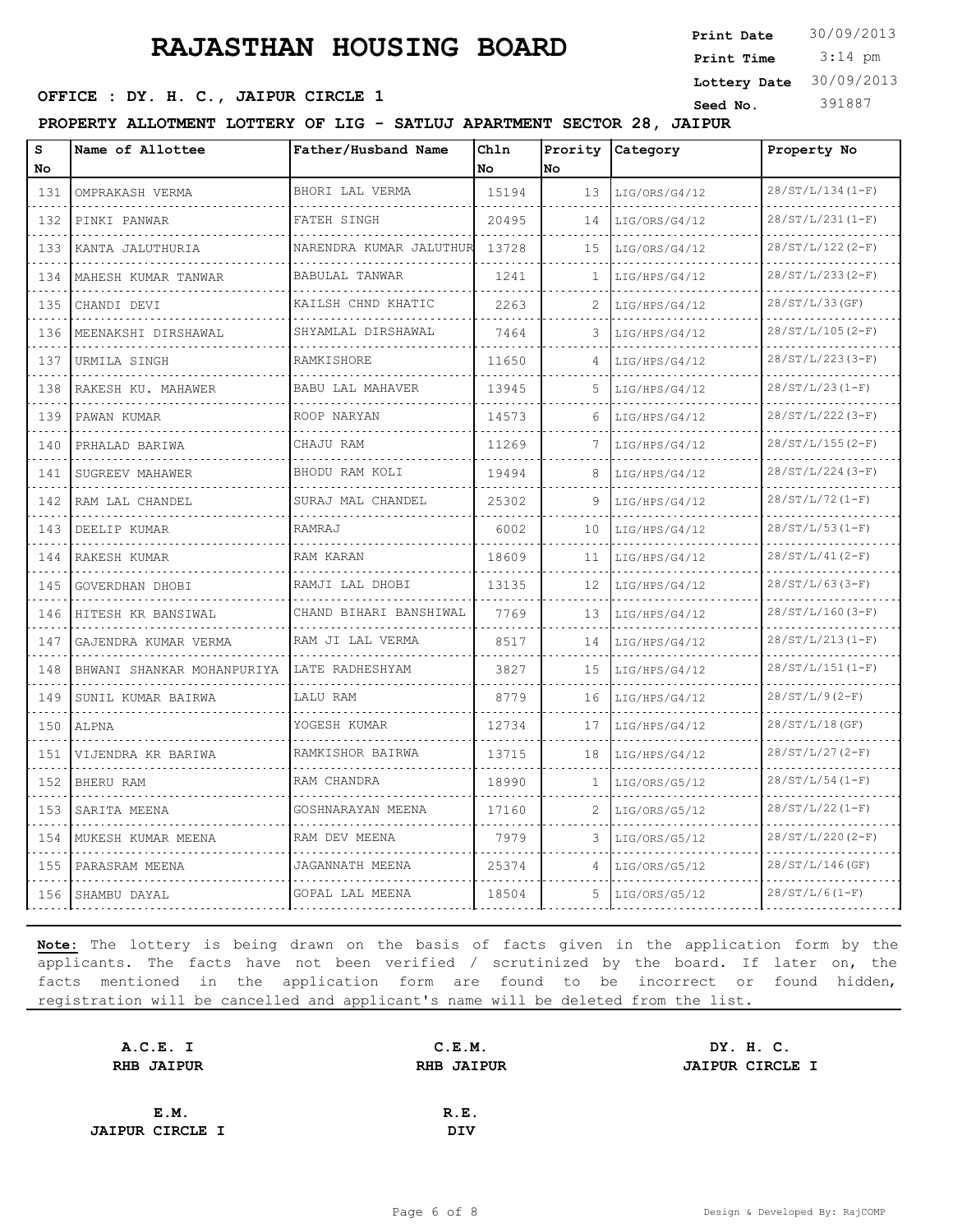3:14 pm **Print Date**  $30/09/2013$ **Print Time Lottery Date** 30/09/2013

#### **SEED OFFICE : DY. H. C., JAIPUR CIRCLE 1** Seed No. 391887

**PROPERTY ALLOTMENT LOTTERY OF LIG - SATLUJ APARTMENT SECTOR 28, JAIPUR**

| S<br>No                            | Name of Allottee     | Father/Husband Name          | Chln<br>No | Prority<br>No | Category      | Property No             |
|------------------------------------|----------------------|------------------------------|------------|---------------|---------------|-------------------------|
| 157                                | VIKRAM KR MEENA      | GAURI SHANKAR                | 14926      | 6             | LIG/ORS/G5/12 | 28/ST/L/115(GF)         |
| .<br>158                           | NIRANJAN KUMAR MEENA | <u>.</u><br>RATHASHYAM MEENA | 25376      |               | LIG/ORS/G5/12 | $28/ST/L/12(2-F)$       |
| 159                                | OMPRAKASH MEENA      | MANNA RAM MEENA              | 10942      | 8             | LIG/ORS/G5/12 | 28/ST/L/209(GF)         |
| .<br>160                           | KAILASH MEENA        | RATAN LAL MEENA              | 17155      | 10            | LIG/ORS/G5/12 | $28/ST/L/47(3-F)$       |
| .<br>161                           | REKHA MEENA          | .<br>RAMAWATAR MEENA         | 10709      | 11            | LIG/ORS/G5/12 | $28/ST/L/28 (2-F)$      |
| 162                                | GULAB CHAND MEENA    | NATHURAM MEENA               | 12321      | 1             | LIG/HPS/G5/12 | $28/ST/L/65$ (GF)       |
| 163                                | MUKESH CHAND MEENA   | JIGDESH PARSAD MEENA         | 15497      | 2             | LIG/HPS/G5/12 | 28/ST/L/100(GF)         |
| .<br>164                           | <b>BADAM</b>         | HARI SINGH                   | 17417      | 3             | LIG/HPS/G5/12 | .<br>$28/ST/L/120(I-F)$ |
| 165                                | MAMTA DHANAWAT       | LAXMI NARAYAN DHANAWAT       | 18482      |               | LIG/HPS/G5/12 | $28/ST/L/94(3-F)$       |
| 166                                | RAM KUMAR MEENA      | CHOUTHI LAL MEENA            | 11491      | 5.            | LIG/HPS/G5/12 | $28/ST/L/8(1-F)$        |
| .<br>167                           | RAM GOPAL            | LAXMI NARAYAN                | 5454       | 6             | LIG/HPS/G5/12 | $28/ST/L/150(I-F)$      |
| 168                                | SUNITA KHANDELWAL    | SURYA PRAKASH KHANDELWA      | 10166      | 7             | LIG/HPS/G5/12 | $28/ST/L/78 (3-F)$      |
| $\sim$ $\sim$ $\sim$ $\sim$<br>169 | AMRIT LAL MEENA      | GANGA RAM                    | 15158      | 8             | LIG/HPS/G5/12 | $28/ST/L/157(3-F)$      |
| 170<br>.                           | SURJAN LAL MEENA     | LAL CHAND MEENA              | 15700      | 9             | LIG/HPS/G5/12 | $28/ST/L/123(2-F)$      |
| 171                                | ABHISHAK MEENA       | BABU LAL MEENA               | 9477       | 10            | LIG/HPS/G5/12 | 28/ST/L/211(GF)         |
| .<br>172                           | PREM DEVI MEENA      | SHYORAM MEENA                | 2954       | 11            | LIG/HPS/G5/12 | $28/ST/L/229(1-F)$      |
| 173                                | SABU LAL MEENA       | JAGDISH MEENA                | 12572      | 12            | LIG/HPS/G5/12 | $28/ST/L/126(3-F)$      |
| .<br>174                           | BHAGWAN SHAI MEENA   | MOOL CHAND MEENA             | 3219       | 13            | LIG/HPS/G5/12 | $28/ST/L/66$ (GF)       |
| 175                                | BABU LAL MEENA       | MOJI RAM MEENA               | 15602      | 14            | LIG/HPS/G5/12 | $28/ST/L/80 (3-F)$      |
| 176                                | KAMLA DEVI           | BRIJLAL                      | 5818       | 1             | LIG/HPS/G7/12 | 28/ST/L/114(GF)         |
| 177                                | HEM KANWAR           | MADAN SINGH                  | 13085      | 1             | LIG/ORS/G8/12 | $28/ST/L/87 (1-F)$      |
| 178                                | BHUP SINGH GUJAR     | SARDAR SINGH GUJAR           | 12510      | 2             | LIG/ORS/G8/12 | $28/ST/L/127(3-F)$      |
| 179                                | JAGDISH PRASD SHARMA | SHYAM LAL                    | 8972       | 3             | LIG/ORS/G8/12 | $28/ST/L/60(2-F)$       |
| $- - - - -$<br>180                 | MAHADEV KHOLIA       | PREBHALLABH                  | 11847      |               | LIG/HPS/G8/12 | $28/ST/L/15(3-F)$       |
| 181                                | MAHENDRA SINGH       | BASTI RAM                    | 13931      | 2             | LIG/HPS/G8/12 | $28/ST/L/106(2-F)$      |
| 182                                | NIHAL SINGH          | DEV HANSH                    | 9804       | 3             | LIG/HPS/G8/12 | $28/ST/L/159(3-F)$      |

| A.C.E. I               | C.E.M.            | DY. H. C.              |  |
|------------------------|-------------------|------------------------|--|
| <b>RHB JAIPUR</b>      | <b>RHB JAIPUR</b> | <b>JAIPUR CIRCLE I</b> |  |
|                        |                   |                        |  |
| E.M.                   | R.E.              |                        |  |
| <b>JAIPUR CIRCLE I</b> | <b>DIV</b>        |                        |  |